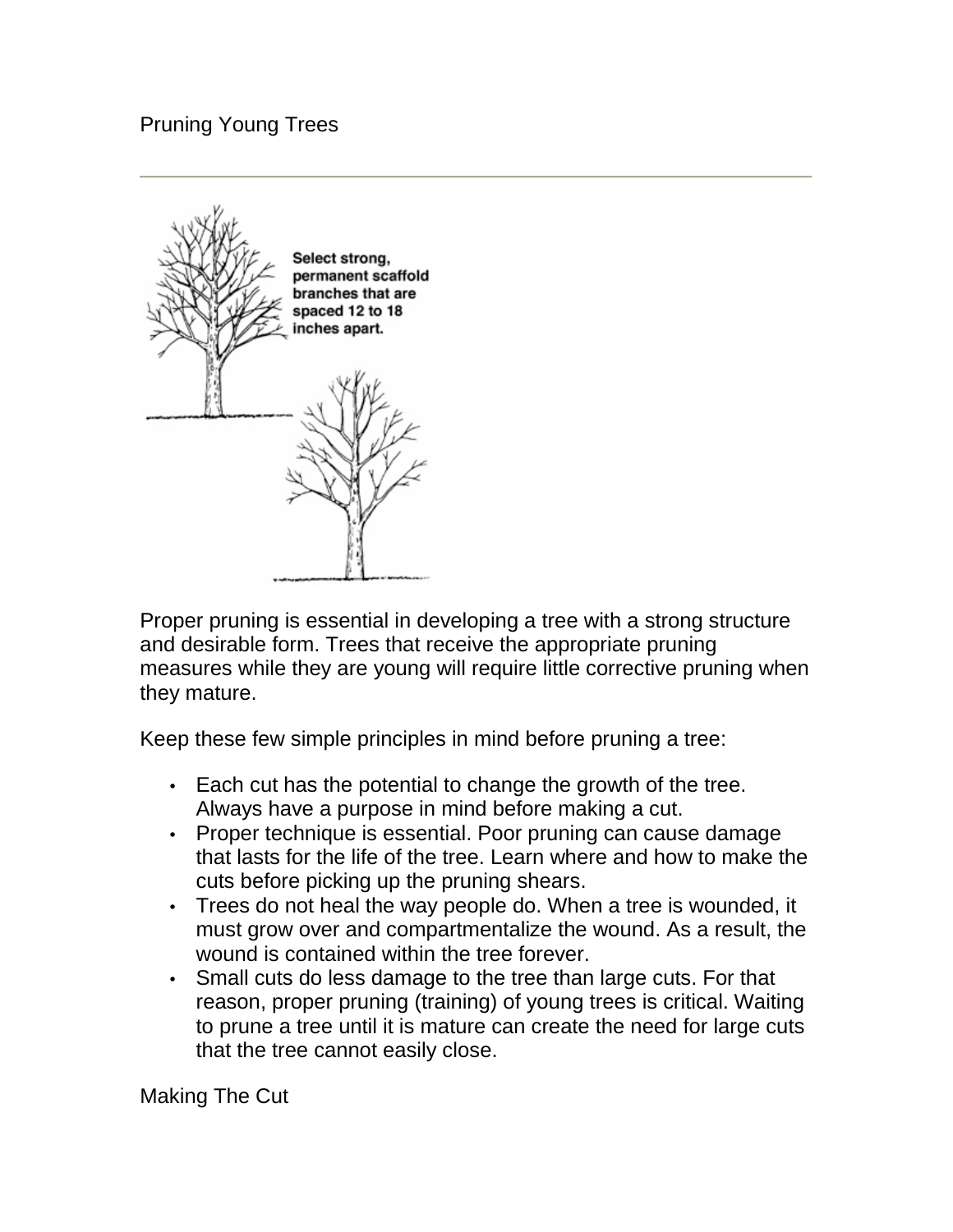Where you make a pruning cut is critical to a tree's response in growth and wound closure. Make pruning cuts just outside the branch collar. Because the branch collar contains trunk or parent branch tissues, the tree will be damaged unnecessarily if you remove or damage it. In fact, if the cut is large, the tree may suffer permanent internal decay from an improper pruning cut.

If a permanent branch is to be shortened, cut it back to a lateral branch or bud. Internodal cuts, or cuts made between buds or branches, may lead to stem decay, sprout production, and misdirected growth.

# Pruning Tools

When pruning trees, it is important to have the right tool for the job. For small trees, most of the cuts can be made with hand pruning shears (secateurs). The scissor-type, or bypass blade hand pruners, are preferred over the anvil type. They make cleaner, more accurate cuts. Cuts larger than one-half inch in diameter should be made with lopping shears or a pruning saw.

Never use hedge shears to prune a tree. Whatever tool you use, make sure it is kept clean and sharp.

Establishing a Strong Scaffold Structure

A good structure of primary scaffold branches should be established while the tree is young. The scaffold branches provide the framework of the mature tree. Properly trained young trees will develop a strong structure that requires less corrective pruning as they mature.

The goal in training young trees is to establish a strong trunk with sturdy, well-spaced branches. The strength of the branch structure depends on the relative sizes of the branches, the branch angles, and the spacing of the limbs. Naturally, those factors vary with the growth habit of the tree. Pin oaks and sweetgums, for example, have a conical shape with a central leader. Elms and live oaks are often widespreading without a central leader. Other trees, such as lindens and Bradford pears, are densely branched. Good pruning techniques remove structurally weak branches while maintaining the natural form of the tree.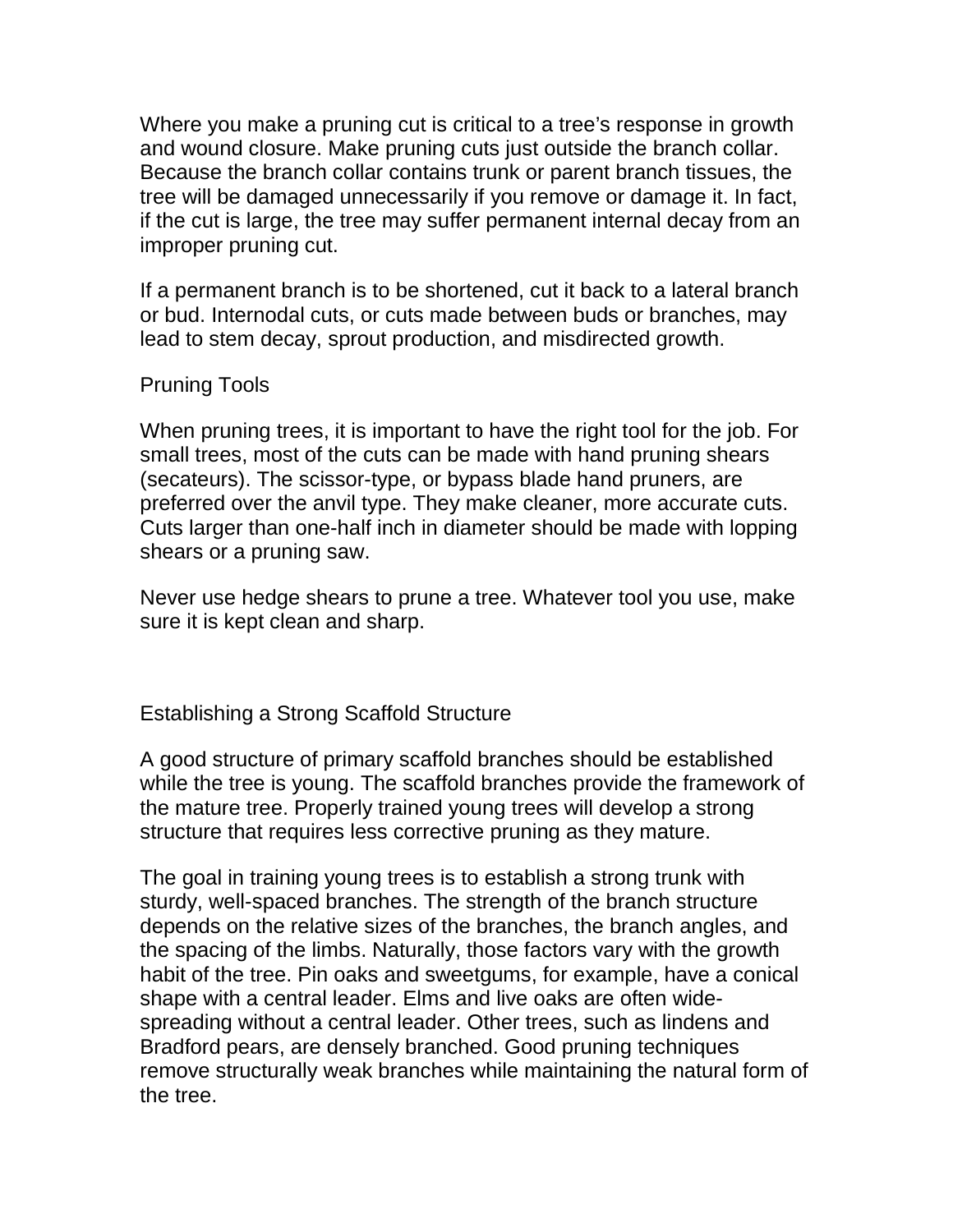# Trunk Development

For most young trees, maintain a single dominant leader. Do not prune back the tip of this leader. Do not allow secondary branches to outgrow the leader. Sometimes a tree will develop double leaders known as codominant stems. Co-dominant stems can lead to structural weaknesses, so it is best to remove one of the stems while the tree is young.

The lateral branches contribute to the development of a sturdy welltapered trunk. It is important to leave some of these lateral branches in place, even though they may be pruned out later. These branches, known as temporary branches, also help protect the trunk from sun and mechanical injury. Temporary branches should be kept short enough not to be an obstruction or compete with selected permanent branches.

# Permanent Branch Selection

Nursery trees often have low branches that may make the tree appear well-proportioned when young, but low branches are seldom appropriate for large-growing trees in an urban environment. How a young tree is trained depends on its primary function in the landscape. For example, street trees must be pruned so that they allow at least 16 feet of clearance for traffic. Most landscape trees require only about 8 feet of clearance.

The height of the lowest permanent branch is determined by the tree's intended function and location in the landscape. Trees that are used to screen an unsightly view or provide a wind break may be allowed to branch low to the ground. Most large-growing trees in the landscape must eventually be pruned to allow head clearance.

The spacing of branches, both vertically and radially, in the tree is very important. Branches selected as permanent scaffold branches must be well-spaced along the trunk. Maintain radial balance with branches growing outward in each direction.

A good rule of thumb for the vertical spacing of permanent branches is to maintain a distance equal to 3 percent of the tree's eventual height. Thus, a tree that will be 50 feet tall should have permanent scaffold branches spaced about 18 inches apart along the trunk. Avoid allowing two scaffold branches to arise one above the other on the same side of the tree.